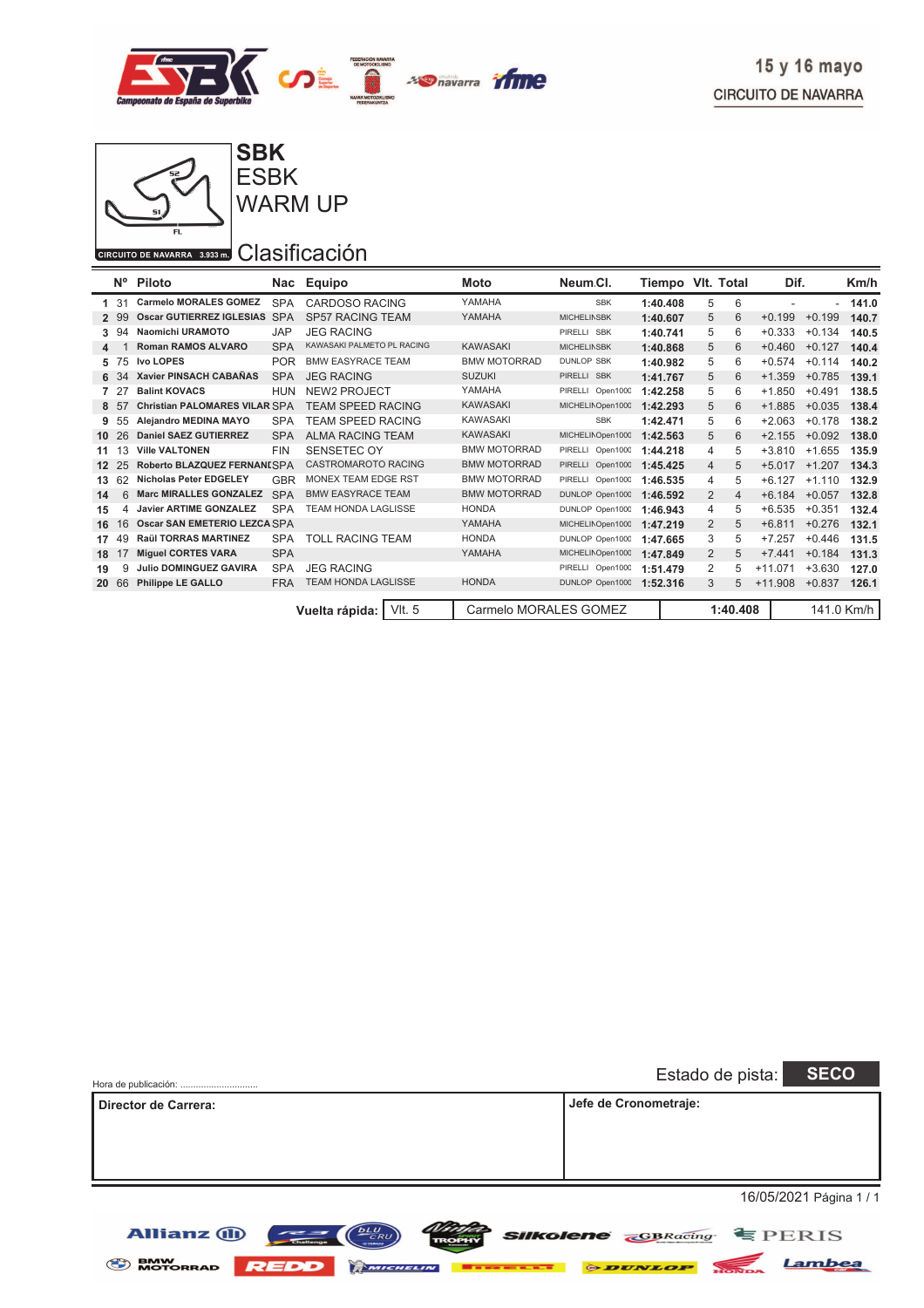

**SBK**

Allianz  $\bigoplus$   $\bigoplus$   $\bigoplus$   $\bigoplus$ 



WARM UP ESBK

# Clasificación por Clase

|            | Nº Piloto                      |            | Nac Equipo                 | Moto                | Tiempo   | VIt. Total | Dif.                 | Km/h  |
|------------|--------------------------------|------------|----------------------------|---------------------|----------|------------|----------------------|-------|
| Open1000   |                                |            |                            |                     |          |            |                      |       |
|            | <b>27 Balint KOVACS</b>        | HUN        | <b>NEW2 PROJECT</b>        | YAMAHA              | 1:42.258 | 5<br>6     |                      | 138.5 |
|            | 57 Christian PALOMARES VILAR   | <b>SPA</b> | <b>TEAM SPEED RACING</b>   | <b>KAWASAKI</b>     | 1:42.293 | 5<br>6     | $+0.035$<br>$+0.035$ | 138.4 |
|            | 26 Daniel SAEZ GUTIERREZ       | <b>SPA</b> | <b>ALMA RACING TEAM</b>    | <b>KAWASAKI</b>     | 1:42.563 | 5          | $+0.270$<br>$+0.305$ | 138.0 |
| 4          | <b>13 Ville VALTONEN</b>       | <b>FIN</b> | <b>SENSETEC OY</b>         | <b>BMW MOTORRAD</b> | 1:44.218 | 4<br>5     | $+1.960$<br>$+1.655$ | 135.9 |
|            | 25 Roberto BLAZQUEZ FERNANDEZ  | <b>SPA</b> | <b>CASTROMAROTO RACING</b> | <b>BMW MOTORRAD</b> | 1:45.425 | 4<br>5     | $+3.167$<br>$+1.207$ | 134.3 |
| 6          | 62 Nicholas Peter EDGELEY      | <b>GBR</b> | <b>MONEX TEAM EDGE RST</b> | <b>BMW MOTORRAD</b> | 1:46.535 | 4<br>5     | $+4.277$<br>$+1.110$ | 132.9 |
|            | 6 Marc MIRALLES GONZALEZ       | <b>SPA</b> | <b>BMW EASYRACE TEAM</b>   | <b>BMW MOTORRAD</b> | 1:46.592 | 2          | +4.334<br>$+0.057$   | 132.8 |
| 8          | 4 Javier ARTIME GONZALEZ       | <b>SPA</b> | <b>TEAM HONDA LAGLISSE</b> | <b>HONDA</b>        | 1:46.943 | 4<br>5     | $+4.685$<br>$+0.351$ | 132.4 |
| 9          | 16 Oscar SAN EMETERIO LEZCANO  | <b>SPA</b> |                            | YAMAHA              | 1:47.219 | 2<br>5     | $+4.961$<br>$+0.276$ | 132.1 |
| 10         | <b>49 Raül TORRAS MARTINEZ</b> | <b>SPA</b> | <b>TOLL RACING TEAM</b>    | <b>HONDA</b>        | 1:47.665 | 3          | $+0.446$<br>$+5.407$ | 131.5 |
| 11         | 17 Miguel CORTES VARA          | <b>SPA</b> |                            | YAMAHA              | 1:47.849 | 2<br>5     | $+5.591$<br>$+0.184$ | 131.3 |
| 12         | 9 Julio DOMINGUEZ GAVIRA       | <b>SPA</b> | <b>JEG RACING</b>          |                     | 1:51.479 | 2<br>5     | $+3.630$<br>$+9.221$ | 127.0 |
| 13         | 66 Philippe LE GALLO           | <b>FRA</b> | TEAM HONDA LAGLISSE        | <b>HONDA</b>        | 1:52.316 | 3<br>5.    | +10.058<br>$+0.837$  | 126.1 |
| <b>SBK</b> |                                |            |                            |                     |          |            |                      |       |
| 1          | 31 Carmelo MORALES GOMEZ       | <b>SPA</b> | <b>CARDOSO RACING</b>      | YAMAHA              | 1:40.408 | 5<br>6     |                      | 141.0 |
| 2          | 99 Oscar GUTIERREZ IGLESIAS    | <b>SPA</b> | <b>SP57 RACING TEAM</b>    | YAMAHA              | 1:40.607 | 5<br>6     | $+0.199$<br>$+0.199$ | 140.7 |
|            | 94 Naomichi URAMOTO            | <b>JAP</b> | <b>JEG RACING</b>          |                     | 1:40.741 | 5<br>6     | $+0.333$<br>$+0.134$ | 140.5 |
|            | Roman RAMOS ALVARO             | <b>SPA</b> | KAWASAKI PALMETO PL RACING | <b>KAWASAKI</b>     | 1:40.868 | 5<br>6     | $+0.460$<br>$+0.127$ | 140.4 |
| 5          | 75 Ivo LOPES                   | <b>POR</b> | <b>BMW EASYRACE TEAM</b>   | <b>BMW MOTORRAD</b> | 1:40.982 | 5<br>6     | $+0.114$<br>$+0.574$ | 140.2 |
|            | 34 Xavier PINSACH CABAÑAS      | <b>SPA</b> | <b>JEG RACING</b>          | <b>SUZUKI</b>       | 1:41.767 | 5<br>6     | $+0.785$<br>$+1.359$ | 139.1 |
|            | 55 Alejandro MEDINA MAYO       | <b>SPA</b> | <b>TEAM SPEED RACING</b>   | <b>KAWASAKI</b>     | 1:42.471 | 5          | $+2.063 +0.704$      | 138.2 |

| Hora de publicación: | Estado de pista: SECO |                         |
|----------------------|-----------------------|-------------------------|
| Director de Carrera: | Jefe de Cronometraje: |                         |
|                      |                       |                         |
|                      |                       |                         |
|                      |                       |                         |
|                      |                       | 16/05/2021 Página 1 / 1 |

BMW MOTORRAD REDD MMCHELIN **BERKELLE & DUNLOP** NONDA Lambea

*NDOR* SIIKolene **GBRacing** EPERIS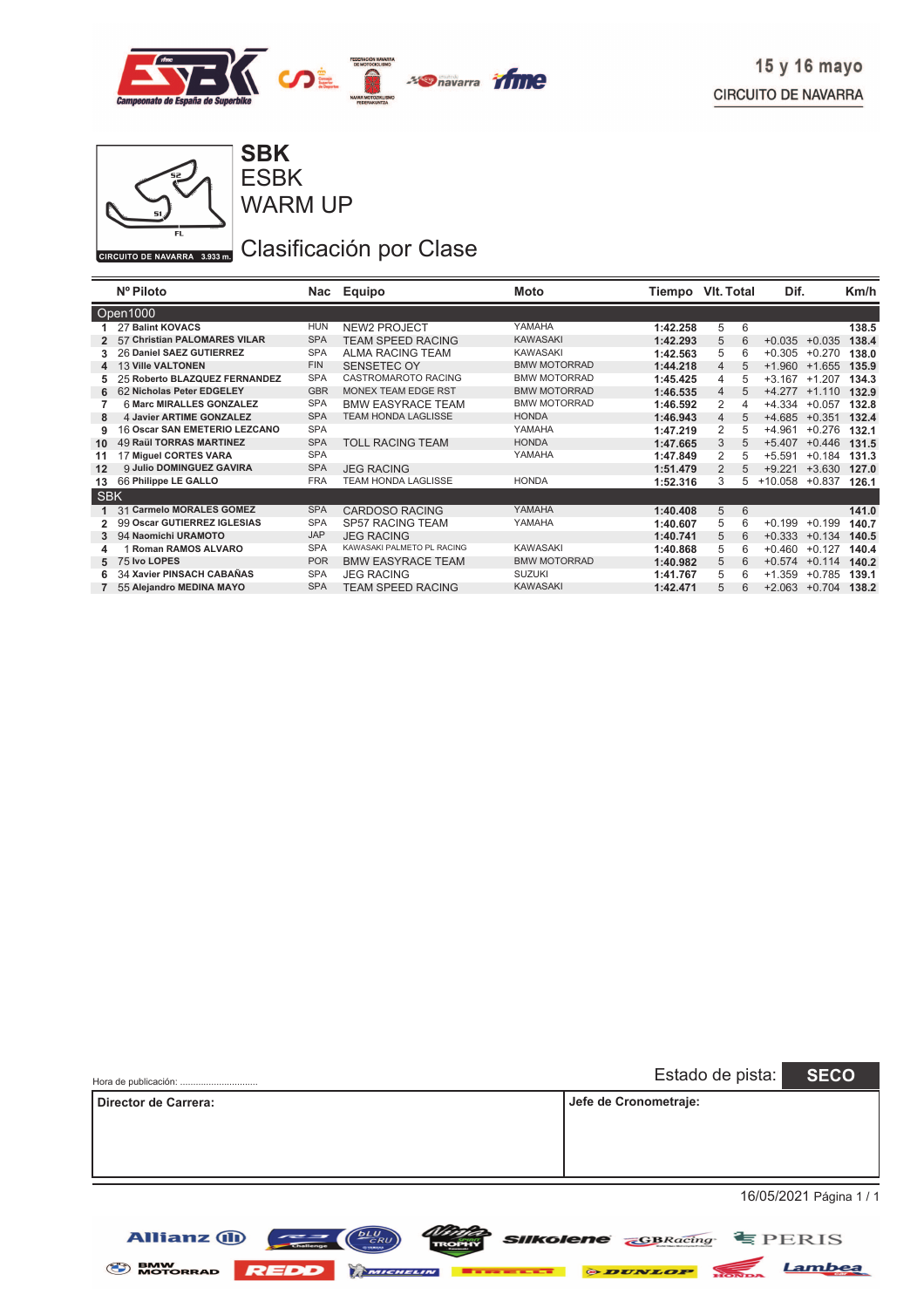

**SBK**

WARM UP ESBK

## GIRCUITO DE NAVARRA 3.933 DI Mejores tiempos de sector

|                         | <b>Sector 1</b>                        |        | <b>Sector 2</b>                               |        | Sector 3                               |        |                |                                | Vuelta   | Mejor            |
|-------------------------|----------------------------------------|--------|-----------------------------------------------|--------|----------------------------------------|--------|----------------|--------------------------------|----------|------------------|
| Pos                     | Nº Piloto                              | Tiempo | Nº Piloto                                     | Tiempo | Nº Piloto                              | Tiempo | Pos            | Nº Piloto                      | Ideal    | <b>Vuelta</b>    |
|                         | 94 N.URAMOTO                           | 26.205 | <b>C.MORALES GOMEZ</b><br>31                  | 37.414 | <b>C.MORALES GOMEZ</b><br>31           | 36.201 |                | 31 C.MORALES GOMEZ             | 1:40.010 | 1:40.408<br>(1)  |
| $\overline{\mathbf{2}}$ | <b>C.MORALES GOMEZ</b><br>31           | 26.395 | 94 N.URAMOTO                                  | 37.646 | O.GUTIERREZ<br>99<br><b>IGLESIAS</b>   | 36.239 | $\overline{2}$ | 94 N.URAMOTO                   | 1:40.314 | 1:40.741<br>(3)  |
| 3                       | 99 O.GUTIERREZ<br><b>IGI ESIAS</b>     | 26.568 | R.RAMOS ALVARO                                | 37.719 | R.RAMOS ALVARO                         | 36.421 | 3              | O.GUTIERREZ IGLESIAS<br>99     | 1:40.605 | (2)<br>1:40.607  |
| 4                       | 75 I.LOPES                             | 26.707 | O.GUTIERREZ<br>99<br><b>IGLESIAS</b>          | 37.798 | 75 I.LOPES                             | 36.439 | 4              | 1 R.RAMOS ALVARO               | 1:40.868 | (4)<br>1:40.868  |
| 5                       | R.RAMOS ALVARO                         | 26.728 | 75 I.LOPES                                    | 37.810 | 94 N.URAMOTO                           | 36.463 | 5              | 75 I.LOPES                     | 1:40.956 | 1:40.982<br>(5)  |
| 6                       | 34 X.PINSACH<br>CABAÑAS                | 26.830 | 27 B.KOVACS                                   | 38.119 | X.PINSACH<br>CABAÑAS<br>34             | 36.640 | 6              | 34 X.PINSACH CABAÑAS           | 1:41.692 | (6)<br>1:41.767  |
|                         | C.PALOMARES<br>57<br>VII AR            | 26.986 | C.PALOMARES<br>57<br>VII AR                   | 38.212 | C.PALOMARES<br>57<br>VII AR            | 36.871 |                | <b>C.PALOMARES VILAR</b><br>57 | 1:42.069 | 1:42.293<br>(8)  |
| 8                       | 26 D.SAEZ GUTIERREZ                    | 27.036 | 34 X.PINSACH<br>CABAÑAS                       | 38.222 | 27 B.KOVACS                            | 36.915 | 8              | <b>B.KOVACS</b><br>27          | 1:42.153 | (7)<br>1:42.258  |
| 9                       | 27 B.KOVACS                            | 27.119 | A.MEDINA MAYO<br>55                           | 38.289 | <b>D.SAEZ GUTIERREZ</b><br>26          | 37.004 | 9              | 55 A.MEDINA MAYO               | 1:42.447 | 1:42.471<br>(9)  |
| 10                      | A.MEDINA MAYO<br>55                    | 27.142 | <b>D.SAEZ GUTIERREZ</b><br>26                 | 38.523 | A.MEDINA MAYO<br>55                    | 37.016 | 10             | 26 D.SAEZ GUTIERREZ            | 1:42.563 | 1:42.563<br>(10) |
| 11                      | 4 J.ARTIME GONZALEZ                    | 27.665 | 13 V.VALTONEN                                 | 38.807 | 13 V.VALTONEN                          | 37.438 | 11             | 13 V.VALTONEN                  | 1:44.106 | 1:44.218 (11)    |
| 12                      | 49 R.TORRAS<br>MARTINFZ                | 27.742 | R.BLAZQUEZ<br>25<br>FFRNANDEZ                 | 39.567 | R.BLAZQUEZ<br>25<br>FERNANDEZ          | 37.764 | 12             | 25 R.BLAZQUEZ FERNANDEZ        | 1:45.425 | 1:45.425(12)     |
| 13                      | M.MIRALLES<br>GONZALEZ                 | 27.851 | 62 N.EDGELEY                                  | 40.046 | M.MIRALLES<br>GONZALEZ                 | 37.969 | 13             | 6 M.MIRALLES GONZALEZ          | 1:46.057 | 1:46.592 (14)    |
| 14                      | 13 V.VALTONEN                          | 27.861 | <b>O.SAN EMETERIO</b><br>16<br><b>LEZCANO</b> | 40.095 | 4 J.ARTIME GONZALEZ                    | 38.281 | 14             | 4 J.ARTIME GONZALEZ            | 1:46.335 | 1:46.943(15)     |
| 15                      | <b>O.SAN EMETERIO</b><br>16<br>LEZCANO | 27.987 | $6$ M.MIRALLES<br>GONZALEZ                    | 40.237 | 62 N.EDGELEY                           | 38.288 | 15             | 62 N.EDGELEY                   | 1:46.461 | 1:46.535 (13)    |
| 16                      | 25 R.BLAZQUEZ<br>FFRNANDEZ             | 28.094 | 17 M.CORTES VARA                              | 40.292 | <b>O.SAN EMETERIO</b><br>16<br>LEZCANO | 38.715 | 16             | O.SAN EMETERIO LEZCANO<br>16   | 1:46.797 | 1:47.219(16)     |
| 17                      | 62 N.EDGELEY                           | 28.127 | 4 J.ARTIME GONZALEZ                           | 40.389 | R.TORRAS<br>49<br><b>MARTINEZ</b>      | 38.745 | 17             | 49 R.TORRAS MARTINEZ           | 1:47.202 | 1:47.665 (17)    |
| 18                      | 17 M.CORTES VARA                       | 28.646 | <b>R.TORRAS</b><br>49<br><b>MARTINFZ</b>      | 40.715 | <b>M.CORTES VARA</b><br>17             | 38.886 | 18             | 17 M.CORTES VARA               | 1:47.824 | 1:47.849 (18)    |
| 19                      | 9 J.DOMINGUEZ                          | 28.860 | 66 P.LE GALLO                                 | 41.897 | 9 J.DOMINGUEZ<br>GAVIRA                | 39.839 | 19             | 9 J.DOMINGUEZ GAVIRA           | 1:51.072 | 1:51.479 (19)    |
| 20                      | 66 P.LE GALLO                          | 30.032 | 9 J.DOMINGUEZ<br><b>GAVIRA</b>                | 42.373 | 66 P.LE GALLO                          | 39.878 | 20             | 66 P.LE GALLO                  | 1:51.807 | 1:52.316(20)     |



**With SIIKolene CBRacing SPERIS** 

Allianz  $\overline{w}$   $\overline{w}$   $\overline{w}$   $\overline{w}$   $\overline{w}$ **SENW REDD MICHELIN EXECUTE & DUNLOP MONDA Lambea**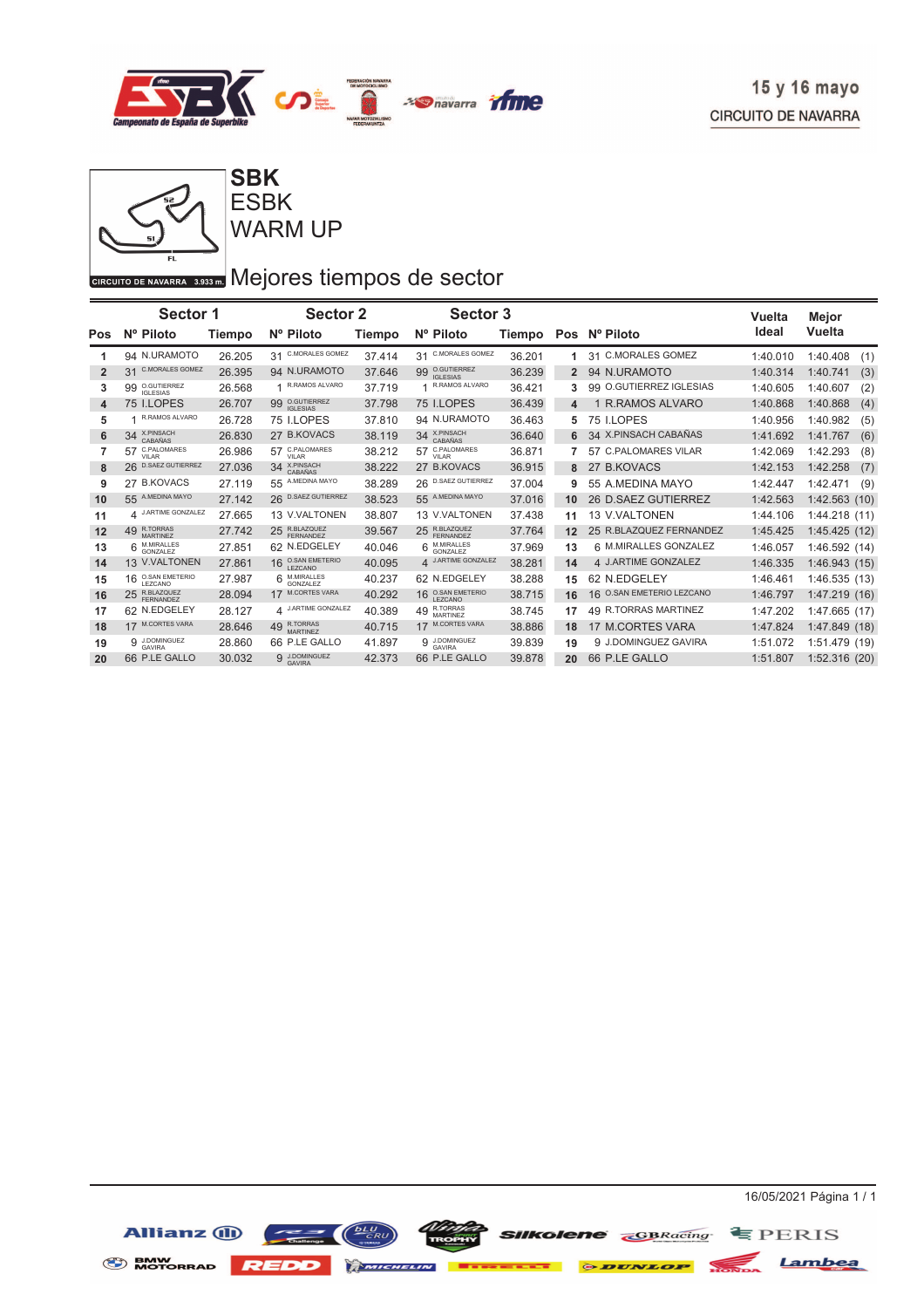



ESBK Después de WARM UP

### GIRCUITO DE NAVARRA 3.933 DE Velociad máxima del evento

| Nº Piloto                       | <b>Equipo</b>              | Moto                | Clase      | V.Max | VIt.           | Sesión                  |
|---------------------------------|----------------------------|---------------------|------------|-------|----------------|-------------------------|
| 55 Alejandro MEDINA MAYO        | <b>TEAM SPEED RACING</b>   | KAWASAKI            | <b>SBK</b> | 280.5 | 4              | ENT. CRONOMETRAD(       |
| 26 Daniel SAEZ GUTIERREZ        | <b>ALMA RACING TEAM</b>    | <b>KAWASAKI</b>     | Open1000   | 278.4 | $\overline{4}$ | <b>ENT. CRONOMETRAD</b> |
| 75 Ivo LOPES                    | <b>BMW EASYRACE TEAM</b>   | <b>BMW MOTORRAD</b> | <b>SBK</b> | 277.6 | 2              | LIBRES <sub>2</sub>     |
| 99 Oscar GUTIERREZ IGLESIAS     | <b>SP57 RACING TEAM</b>    | YAMAHA              | <b>SBK</b> | 274.8 | $\overline{4}$ | ENT. CRONOMETRAD(       |
| <b>1 Roman RAMOS ALVARO</b>     | KAWASAKI PALMETO PL RACING | KAWASAKI            | <b>SBK</b> | 272.7 | 6              | ENT. CRONOMETRAD(       |
| 31 Carmelo MORALES GOMEZ        | <b>CARDOSO RACING</b>      | YAMAHA              | <b>SBK</b> | 272.7 | 3              | ENT. CRONOMETRAD(       |
| 34 Xavier PINSACH CABAÑAS       | <b>JEG RACING</b>          | <b>SUZUKI</b>       | <b>SBK</b> | 272.7 | 5              | LIBRES <sub>2</sub>     |
| 94 Naomichi URAMOTO             | <b>JEG RACING</b>          |                     | <b>SBK</b> | 272.7 | 17             | LIBRES <sub>2</sub>     |
| 57 Christian PALOMARES VILAR    | <b>TEAM SPEED RACING</b>   | <b>KAWASAKI</b>     | Open1000   | 272.0 | 12             | <b>CARRERA1</b>         |
| <b>27 Balint KOVACS</b>         | <b>NEW2 PROJECT</b>        | YAMAHA              | Open1000   | 270.0 | 12             | LIBRES <sub>2</sub>     |
| 25 Roberto BLAZQUEZ FERNANDEZ   | CASTROMAROTO RACING        | <b>BMW MOTORRAD</b> | Open1000   | 269.3 | 4              | ENT. CRONOMETRAD        |
| 16 Oscar SAN EMETERIO LEZCANO   |                            | YAMAHA              | Open1000   | 267.3 | 3              | <b>ENT. CRONOMETRAD</b> |
| 4 Javier ARTIME GONZALEZ        | <b>TEAM HONDA LAGLISSE</b> | <b>HONDA</b>        | Open1000   | 263.4 | 16             | <b>CARRERA1</b>         |
| 6 Marc MIRALLES GONZALEZ        | <b>BMW EASYRACE TEAM</b>   | <b>BMW MOTORRAD</b> | Open1000   | 263.4 | $\overline{4}$ | <b>CARRERA1</b>         |
| 49 Raül TORRAS MARTINEZ         | TOLL RACING TEAM           | <b>HONDA</b>        | Open1000   | 260.9 | 9              | LIBRES <sub>2</sub>     |
| 62 Nicholas Peter EDGELEY       | <b>MONEX TEAM EDGE RST</b> | <b>BMW MOTORRAD</b> | Open1000   | 256.5 | 3              | ENT. CRONOMETRAD(       |
| <b>13 Ville VALTONEN</b>        | SENSETEC OY                | <b>BMW MOTORRAD</b> | Open1000   | 255.9 | 10             | <b>CARRERA1</b>         |
| <b>9 Julio DOMINGUEZ GAVIRA</b> | <b>JEG RACING</b>          |                     | Open1000   | 247.1 | 5              | ENT. CRONOMETRAD(       |
| 17 Miguel CORTES VARA           |                            | YAMAHA              | Open1000   | 246.0 | 5              | ENT. CRONOMETRAD        |
| 66 Philippe LE GALLO            | <b>TEAM HONDA LAGLISSE</b> | <b>HONDA</b>        | Open1000   | 221.3 | 9              | <b>ENT. CRONOMETRAD</b> |



**SIIKolene GBRacing** EPERIS

BMW MOTORRAD REDD MINIMUM **Execute & DUNLOP** NONDA Lambea

Allianz (ii)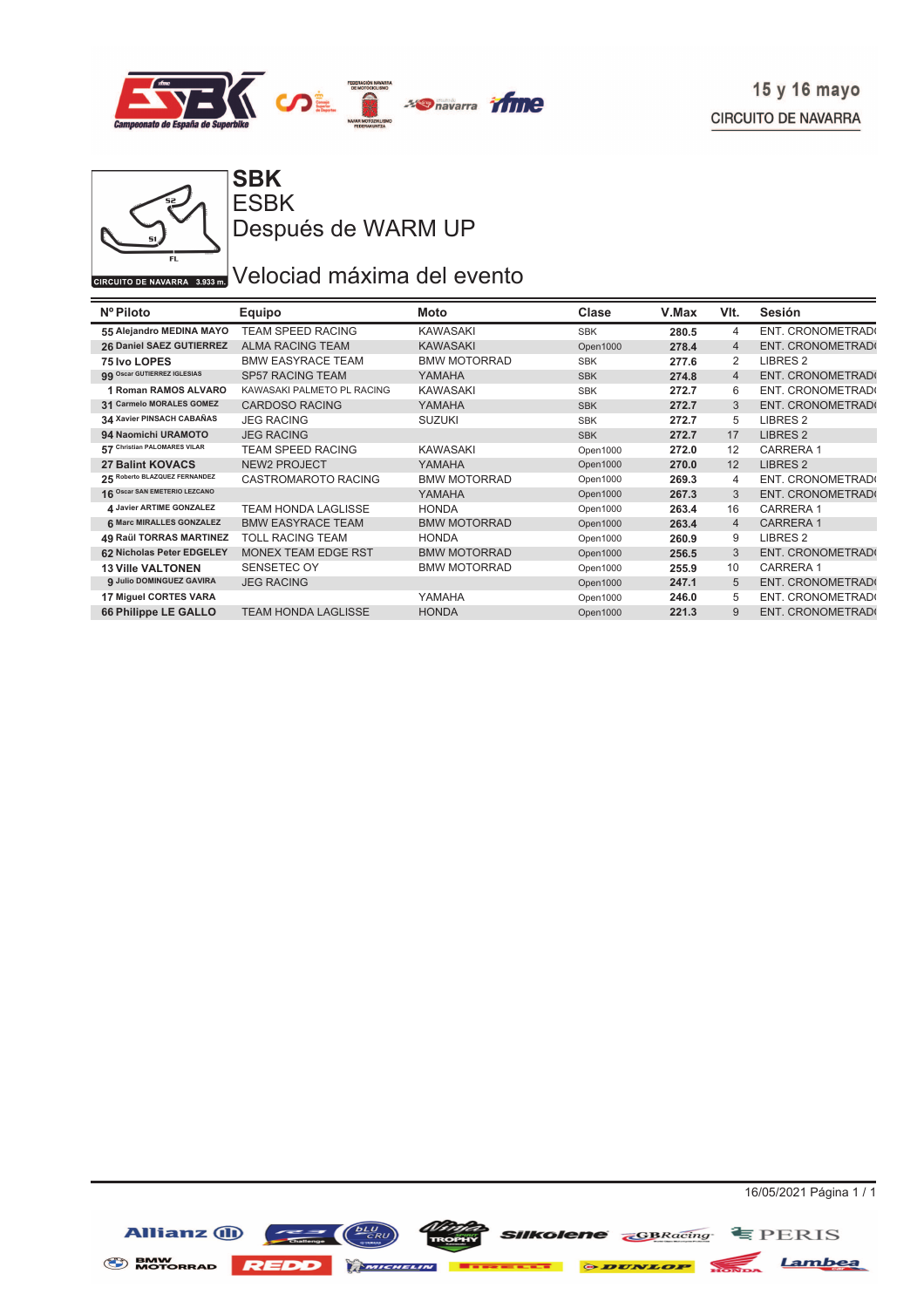



WARM UP ESBK

### GIRCUITO DE NAVARRA 3.933 DO SECUENCÍA de vueltas rápidas

| T. Sesión | Nº Piloto                                         | Equipo                      | Moto                | Clase      | Tiempo   | Km/h  | VIt.           |
|-----------|---------------------------------------------------|-----------------------------|---------------------|------------|----------|-------|----------------|
| 3:41.707  | 75 Ivo LOPES                                      | <b>BMW EASYRACE TEAM</b>    | <b>BMW MOTORRAD</b> | <b>SBK</b> | 1:42.093 | 138.7 | 2              |
| 4:07.050  | <b>Roman RAMOS ALVARO</b><br>$\blacktriangleleft$ | KAWASAKI PAI METO PI RACING | <b>KAWASAKI</b>     | <b>SBK</b> | 1:41.993 | 138.8 | $\overline{2}$ |
| 4:11.093  | <b>Oscar GUTIERREZ IGLESIAS</b><br>99             | SP57 RACING TEAM            | YAMAHA              | <b>SBK</b> | 1:41.911 | 138.9 | 2              |
| 4:33.189  | <b>Carmelo MORALES GOMEZ</b><br>31                | <b>CARDOSO RACING</b>       | YAMAHA              | <b>SBK</b> | 1:41.708 | 139.2 | 2              |
| 5:23.406  | 75 Ivo LOPES                                      | <b>BMW EASYRACE TEAM</b>    | <b>BMW MOTORRAD</b> | <b>SBK</b> | 1:41.699 | 139.2 | 3              |
| 6:14.726  | <b>Carmelo MORALES GOMEZ</b><br>31                | CARDOSO RACING              | YAMAHA              | <b>SBK</b> | 1:41.537 | 139.4 | 3              |
| 7:04.647  | 75 Ivo LOPES                                      | <b>BMW EASYRACE TEAM</b>    | <b>BMW MOTORRAD</b> | <b>SBK</b> | 1:41.241 | 139.9 | 4              |
| 7:30.480  | <b>Roman RAMOS ALVARO</b><br>$\blacktriangleleft$ | KAWASAKI PALMETO PL RACING  | <b>KAWASAKI</b>     | <b>SBK</b> | 1:41.185 | 139.9 | $\overline{4}$ |
| 7:31.616  | 94 Naomichi URAMOTO                               | <b>JEG RACING</b>           |                     | <b>SBK</b> | 1:41.133 | 140.0 | 4              |
| 7:55.227  | <b>Carmelo MORALES GOMEZ</b><br>31                | <b>CARDOSO RACING</b>       | YAMAHA              | <b>SBK</b> | 1:40.501 | 140.9 | $\overline{4}$ |
| 9:35.635  | <b>Carmelo MORALES GOMEZ</b><br>31                | CARDOSO RACING              | YAMAHA              | <b>SBK</b> | 1:40.408 | 141.0 | 5              |

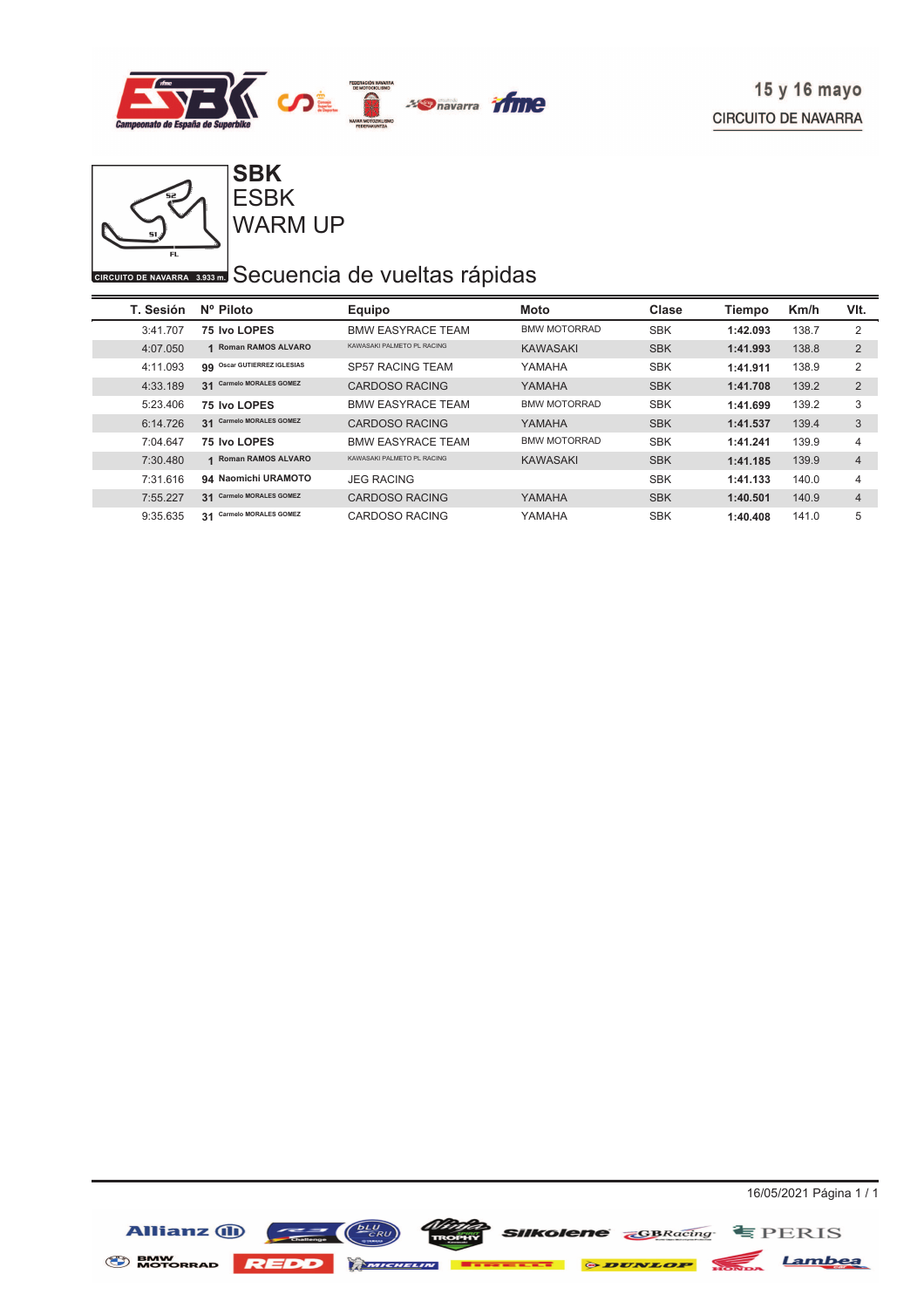



WARM UP

GIRCUITO DE NAVARRA 3.933m. VUEIta a vuelta

|                     |                      |                                   |                                 |                  | __ Vuelta invalidada |                      | Mejor Personal      |                      |                               | Mejor de la sesión <b>B</b> Cruzando por el pit lane |                  |                |                      |
|---------------------|----------------------|-----------------------------------|---------------------------------|------------------|----------------------|----------------------|---------------------|----------------------|-------------------------------|------------------------------------------------------|------------------|----------------|----------------------|
| VIt.                | Tiempo               |                                   | Sector 1 Sector 2 Sector 3 Km/h |                  |                      | T. Sesión            | VIt.                | Tiempo               |                               | Sector 1 Sector 2 Sector 3 Km/h                      |                  |                | T. Sesión            |
|                     |                      | <b>Roman RAMOS ALVARO</b>         |                                 |                  |                      | <b>SPA</b>           |                     |                      | Roberto BLAZQUEZ FERNANDEZ    |                                                      |                  |                | <b>SPA</b>           |
| 1                   |                      | KAWASAKI PALMETO PL RACING        |                                 |                  |                      | <b>KAWASAKI</b>      | 25                  |                      | CASTROMAROTO RACING           |                                                      |                  |                | <b>BMW MOTORRAD</b>  |
| $\mathbf{1}$        | 2:25.057             | 1:08.184                          | 39.275                          | 37.598           | 97.6                 | 2:25.057             | $\mathbf{1}$        | 4:06.101             | 2:45.199                      | 41.738                                               | 39.164           | 57.5           | 4:06.101             |
| $\overline{2}$      | 1:41.993             | 26.929                            | 37.938                          | 37.126           | 138.8                | 4:07.050             | $\overline{2}$      | 1:47.456             | 28.824                        | 40.157                                               | 38.475           | 131.8          | 5:53.557             |
| 3                   | 1:42.245             | 27.591                            | 37.825                          | 36.829           | 138.5                | 5:49.295             | 3                   | 1:47.173             | 28.194                        | 40.872                                               | 38.107           | 132.1          | 7:40.730             |
| $\overline{4}$      | 1:41.185             | 26.750                            | 37.916                          | 36.519           | 139.9                | 7:30.480             | 4                   | 1:45.425             | 28.094                        | 39.567                                               | 37.764           | 134.3          | 9:26.155             |
| 5                   | 1:40.868             | 26.728                            | 37.719                          | 36.421           | 140.4                | 9:11.348             | 5                   | 1:46.038             | 28.143                        | 40.033                                               | 37.862           | 133.5          | 11:12.193            |
| 6                   | 1:43.507             | 28.624                            | 38.322                          | 36.561           | 136.8                | 10:54.855            | 26                  |                      | <b>Daniel SAEZ GUTIERREZ</b>  |                                                      |                  |                | <b>SPA</b>           |
| 4                   |                      | <b>Javier ARTIME GONZALEZ</b>     |                                 |                  |                      | <b>SPA</b>           |                     |                      | <b>ALMA RACING TEAM</b>       |                                                      |                  |                | <b>KAWASAKI</b>      |
|                     |                      | <b>TEAM HONDA LAGLISSE</b>        |                                 |                  |                      | <b>HONDA</b>         | $\mathbf{1}$        | 2:25.608             | 1:05.720                      | 41.164                                               | 38.724           | 97.2           | 2:25.608             |
| $\mathbf{1}$        | 2:53.144             | 1:28.323                          | 44.857                          | 39.964           | 81.8                 | 2:53.144             | $\overline{2}$      | 1:44.090             | 27.332                        | 39.345                                               | 37.413           | 136.0          | 4:09.698             |
| $\overline{2}$      | 1:48.250             | 28.476                            | 40.990                          | 38.784           | 130.8                | 4:41.394             | 3                   | 1:44.038             | 27.109                        | 39.719                                               | 37.210           | 136.1          | 5:53.736             |
| 3                   | 1:47.023             | 28.284                            | 40.389                          | 38.350           | 132.3                | 6:28.417             | $\overline{4}$      | 1:45.185             | 28.072                        | 39.928                                               | 37.185           | 134.6          | 7:38.921             |
| 4                   | 1:46.943             | 27.665                            | 40.997                          | 38.281           | 132.4                | 8:15.360             | 5                   | 1:42.563             | 27.036                        | 38.523                                               | 37.004           | 138.0          | 9:21.484             |
| 5                   | 1:47.850             | 28.360                            | 41.098                          | 38.392           | 131.3                | 10:03.210            | 6                   | 1:42.798             | 27.089                        | 38.569                                               | 37.140           | 137.7          | 11:04.282            |
| 6                   |                      | <b>Marc MIRALLES GONZALEZ</b>     |                                 |                  |                      | <b>SPA</b>           | 27                  |                      | <b>Balint KOVACS</b>          |                                                      |                  |                | <b>HUN</b>           |
|                     |                      | <b>BMW EASYRACE TEAM</b>          |                                 |                  |                      | <b>BMW MOTORRAD</b>  |                     |                      | <b>NEW2 PROJECT</b>           |                                                      |                  |                | YAMAHA               |
| $\mathbf{1}$        | 2:03.198             | 42.848                            | 41.533                          | 38.817           | 114.9                | 2:03.198             | $\mathbf{1}$        | 2:25.941             | 1:01.984                      | 43.541                                               | 40.416           | 97.0           | 2:25.941             |
| 2                   | 1:46.592             | 27.851                            | 40.772                          | 37.969           | 132.8                | 3:49.790             | $\overline{2}$      | 1:44.077             | 27.678                        | 38.925                                               | 37.474           | 136.0          | 4:10.018             |
| 3                   | 5:18.931B            | 33.584                            | 41.282                          | 4:04.065         | 44.4                 | 9:08.721             | 3                   | 1:42.788             | 27.119                        | 38.504                                               | 37.165           | 137.7          | 5:52.806             |
| 4                   | 1:56.088             | 37.518                            | 40.237                          | 38.333           | 122.0                | 11:04.809            | $\overline{4}$      | 1:42.699             | 27.601                        | 38.183                                               | 36.915           | 137.9          | 7:35.505             |
|                     |                      | <b>Julio DOMINGUEZ GAVIRA</b>     |                                 |                  |                      | <b>SPA</b>           | 5                   | 1:42.258             | 27.195                        | 38.119                                               | 36.944           | 138.5          | 9:17.763             |
| 9                   | <b>JEG RACING</b>    |                                   |                                 |                  |                      |                      | 6                   | 1:42.954             | 27.211                        | 38.622                                               | 37.121           | 137.5          | 11:00.717            |
|                     |                      |                                   |                                 |                  |                      |                      | 31                  |                      | <b>Carmelo MORALES GOMEZ</b>  |                                                      |                  |                | <b>SPA</b>           |
| $\mathbf{1}$        | 2:53.282             | 1:24.925                          | 46.418                          | 41.939           | 81.7                 | 2:53.282<br>4:44.761 |                     |                      | <b>CARDOSO RACING</b>         |                                                      |                  |                | YAMAHA               |
| $\overline{2}$<br>3 | 1:51.479<br>1:51.794 | 29.189<br>29.344                  | 42.451<br>42.373                | 39.839<br>40.077 | 127.0<br>126.7       | 6:36.555             | $\mathbf{1}$        | 2:51.481             | 1:33.923                      | 39.685                                               | 37.873           | 82.6           | 2:51.481             |
| 4                   | 1:52.137             | 28.860                            | 42.959                          | 40.318           | 126.3                | 8:28.692             | $\overline{2}$      | 1:41.708             | 26.876                        | 38.265                                               | 36.567           | 139.2          | 4:33.189             |
| 5                   | 1:56.250             | 29.297                            | 46.173                          | 40.780           | 121.8                | 10:24.942            | 3                   | 1:41.537             | 27.080                        | 37.802                                               | 36.655           | 139.4          | 6:14.726             |
|                     |                      |                                   |                                 |                  |                      |                      | $\overline{4}$      | 1:40.501             | 26.531                        | 37.564                                               | 36.406           | 140.9          | 7:55.227             |
| 13                  |                      | <b>Ville VALTONEN</b>             |                                 |                  |                      | <b>FIN</b>           | 5                   | 1:40.408             | 26.793                        | 37.414                                               | 36.201           | 141.0          | 9:35.635             |
|                     |                      | SENSETEC OY                       |                                 |                  |                      | <b>BMW MOTORRAD</b>  | 6                   | 1:40.536             | 26.395                        | 37.822                                               | 36.319           | 140.8          | 11:16.171            |
| $\mathbf{1}$        | 3:29.024             | 2:10.978                          | 39.867                          | 38.179           | 67.7                 | 3:29.024             |                     |                      | <b>Xavier PINSACH CABANAS</b> |                                                      |                  |                | <b>SPA</b>           |
| $\overline{2}$      | 1:45.485             | 28.122                            | 39.447                          | 37.916           | 134.2                | 5:14.509             | 34                  | <b>JEG RACING</b>    |                               |                                                      |                  |                | <b>SUZUKI</b>        |
| 3                   | 1:44.722             | 27.861                            | 39.339                          | 37.522           | 135.2                | 6:59.231             |                     |                      |                               |                                                      |                  |                |                      |
| $\overline{4}$      | 1:44.218             | 27.973                            | 38.807                          | 37.438           | 135.9                | 8:43.449             | $\mathbf{1}$        | 2:39.959             | 1:16.496                      | 44.956                                               | 38.507           | 88.5           | 2:39.959             |
| 5                   | 1:48.049             | 27.961                            | 40.416                          | 39.672           | 131.0                | 10:31.498            | $\overline{2}$<br>3 | 1:43.158<br>1:42.091 | 27.161                        | 38.895                                               | 37.102<br>36.877 | 137.3<br>138.7 | 4:23.117<br>6:05.208 |
|                     |                      | <b>Oscar SAN EMETERIO LEZCANO</b> |                                 |                  |                      | <b>SPA</b>           | $\overline{4}$      | 1:41.953             | 26.992<br>26.830              | 38.222<br>38.419                                     | 36.704           | 138.9          | 7:47.161             |
| 16                  |                      |                                   |                                 |                  |                      | YAMAHA               | 5 <sup>1</sup>      | 1:41.767             | 26.893                        | 38.234                                               | 36.640           | 139.1          | 9:28.928             |
|                     | 3:14.011             |                                   |                                 | 39.044           |                      | 3:14.011             | 6                   | 1:43.479             | 26.921                        | 38.975                                               | 37.583           | 136.8          | 11:12.407            |
| 1<br>$\overline{2}$ | 1:47.219             | 1:53.976<br>27.987                | 40.991<br>40.095                | 39.137           | 73.0<br>132.1        | 5:01.230             |                     |                      |                               |                                                      |                  |                |                      |
| 3                   | 1:50.681             | 28.320                            | 43.173                          | 39.188           | 127.9                | 6:51.911             | 49                  |                      | <b>Raül TORRAS MARTINEZ</b>   |                                                      |                  |                | SPA                  |
| 4                   | 1:48.369             | 28.571                            | 41.083                          | 38.715           | 130.7                | 8:40.280             |                     |                      | <b>TOLL RACING TEAM</b>       |                                                      |                  |                | HONDA                |
| 5                   | 1:54.397             | 29.068                            | 45.966                          | 39.363           | 123.8                | 10:34.677            | 1                   | 2:44.657             | 1:23.021                      | 42.453                                               | 39.183           | 86.0           | 2:44.657             |
|                     |                      |                                   |                                 |                  |                      |                      | $\overline{2}$      | 1:48.305             | 27.742                        | 41.212                                               | 39.351           | 130.7          | 4:32.962             |
| 17                  |                      | <b>Miguel CORTES VARA</b>         |                                 |                  |                      | <b>SPA</b>           | 3                   | 1:47.665             | 28.205                        | 40.715                                               | 38.745           | 131.5          | 6:20.627             |
|                     |                      |                                   |                                 |                  |                      | YAMAHA               | 4                   | 3:14.828B            | 28.106                        | 41.676                                               | 2:05.046         | 72.7           | 9:35.455             |
| $\mathbf{1}$        | 3:14.943             | 1:54.541                          | 41.010                          | 39.392           | 72.6                 | 3:14.943             | 5                   | 1:54.991             | 35.078                        | 41.104                                               | 38.809           | 123.1          | 11:30.446            |
| $\overline{2}$      | 1:47.849             | 28.646                            | 40.292                          | 38.911           | 131.3                | 5:02.792             |                     |                      | <b>Alejandro MEDINA MAYO</b>  |                                                      |                  |                | <b>SPA</b>           |
| 3                   | 1:48.244             | 28.769                            | 40.346                          | 39.129           | 130.8                | 6:51.036             | 55                  |                      |                               |                                                      |                  |                |                      |
| $\overline{4}$      | 1:48.947             | 28.684                            | 41.377                          | 38.886           | 130.0                | 8:39.983             |                     |                      | <b>TEAM SPEED RACING</b>      |                                                      |                  |                | KAWASAKI             |
| 5                   | 1:51.453             | 28.812                            | 42.557                          | 40.084           | 127.0                | 10:31.436            | $\mathbf{1}$        | 2:34.935             | 1:16.191                      | 40.255                                               | 38.489           | 91.4           | 2:34.935             |
|                     |                      |                                   |                                 |                  |                      |                      |                     |                      |                               |                                                      |                  |                |                      |

 $16/05/2021$  Página 1 / 2







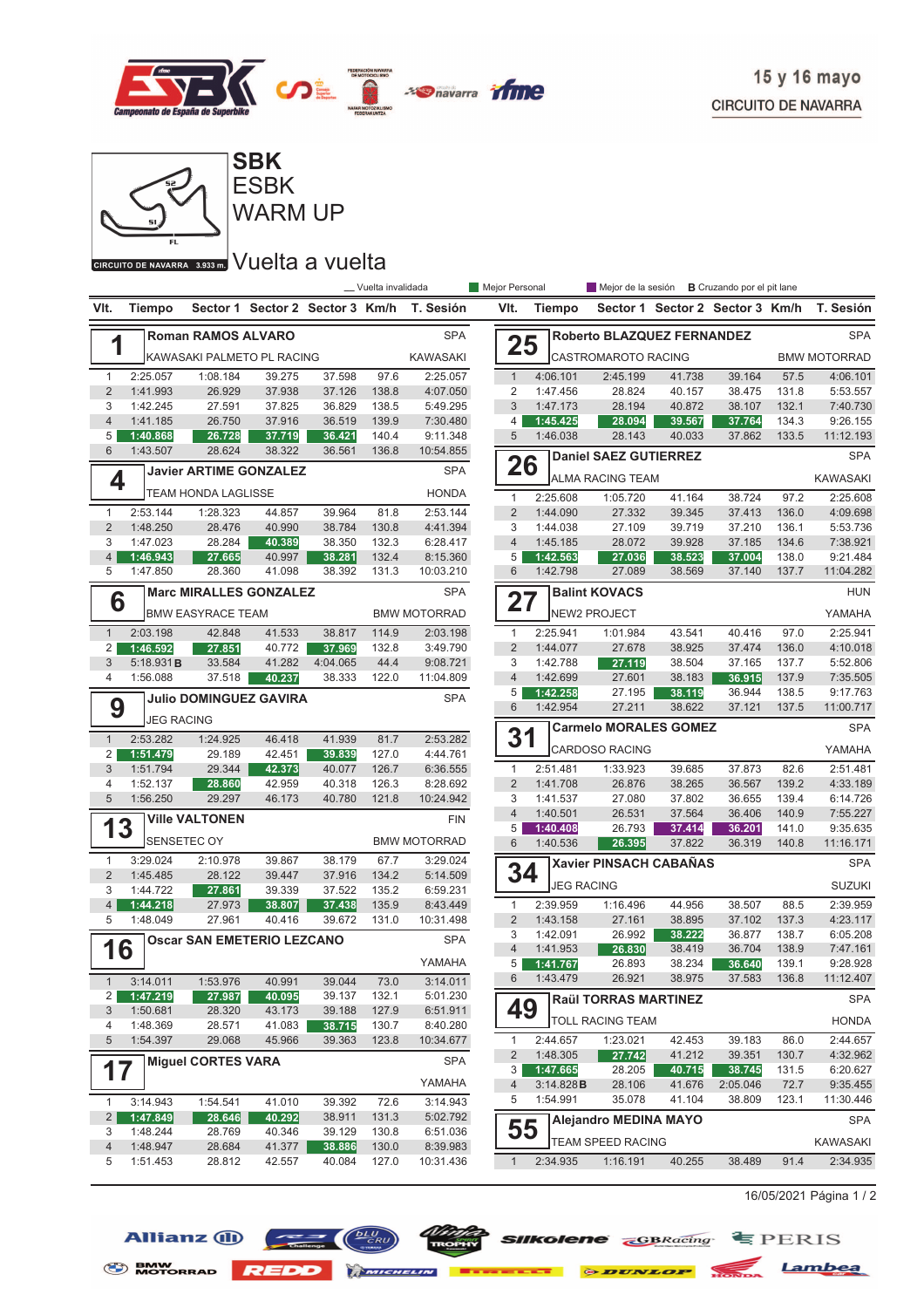



WARM UP **ESBK** 

#### CIRCUITO DE NAVARRA 3.933 m. VUelta a vuelta

|                 |                      |                                  |                                 |                  | _ Vuelta invalidada |                       | Mejor Personal |               | Mejor de la sesión <b>B</b> Cruzando por el pit lane |        |                                 |       |           |
|-----------------|----------------------|----------------------------------|---------------------------------|------------------|---------------------|-----------------------|----------------|---------------|------------------------------------------------------|--------|---------------------------------|-------|-----------|
| VIt.            | <b>Tiempo</b>        |                                  | Sector 1 Sector 2 Sector 3 Km/h |                  |                     | T. Sesión             | VIt.           | <b>Tiempo</b> |                                                      |        | Sector 1 Sector 2 Sector 3 Km/h |       | T. Sesión |
| 2               | 1:43.242             | 27.208                           | 38.879                          | 37.155           | 137.1               | 4:18.177              | 6              | 1:40.867      | 26.798                                               | 37.830 | 36.239                          | 140.4 | 10:56.060 |
| $\sqrt{3}$      | 1:43.041             | 27.363                           | 38.469                          | 37.209           | 137.4               | 6:01.218              |                |               |                                                      |        |                                 |       |           |
| 4               | 1:43.134             | 27.142                           | 38.750                          | 37.242           | 137.3               | 7:44.352              |                |               |                                                      |        |                                 |       |           |
| 5               | 1:42.471             | 27.166                           | 38.289                          | 37.016           | 138.2               | 9:26.823              |                |               |                                                      |        |                                 |       |           |
| 6               | 1:45.755             | 28.193                           | 40.281                          | 37.281           | 133.9               | 11:12.578             |                |               |                                                      |        |                                 |       |           |
| 57              |                      | <b>Christian PALOMARES VILAR</b> |                                 |                  |                     | <b>SPA</b>            |                |               |                                                      |        |                                 |       |           |
|                 |                      | TEAM SPEED RACING                |                                 |                  |                     | KAWASAKI              |                |               |                                                      |        |                                 |       |           |
| $\mathbf{1}$    | 2:35.970             | 1:18.244                         | 39.645                          | 38.081           | 90.8                | 2:35.970              |                |               |                                                      |        |                                 |       |           |
| 2               | 1:43.124             | 27.379                           | 38.445                          | 37.300           | 137.3               | 4:19.094              |                |               |                                                      |        |                                 |       |           |
| 3               | 1:42.856             | 27.308                           | 38.420                          | 37.128           | 137.7               | 6:01.950              |                |               |                                                      |        |                                 |       |           |
| 4<br>5          | 1:42.674             | 26.986                           | 38.389                          | 37.299           | 137.9<br>138.4      | 7:44.624              |                |               |                                                      |        |                                 |       |           |
| 6               | 1:42.293<br>1:44.114 | 27.210<br>27.770                 | 38.212<br>38.938                | 36.871<br>37.406 | 136.0               | 9:26.917<br>11:11.031 |                |               |                                                      |        |                                 |       |           |
|                 |                      |                                  |                                 |                  |                     |                       |                |               |                                                      |        |                                 |       |           |
| 62              |                      | <b>Nicholas Peter EDGELEY</b>    |                                 |                  |                     | GBR                   |                |               |                                                      |        |                                 |       |           |
|                 |                      | MONEX TEAM EDGE RST              |                                 |                  |                     | <b>BMW MOTORRAD</b>   |                |               |                                                      |        |                                 |       |           |
| $\mathbf{1}$    | 2:54.397             | 1:32.860                         | 42.193                          | 39.344           | 81.2                | 2:54.397              |                |               |                                                      |        |                                 |       |           |
| 2               | 1:50.515             | 29.064                           | 42.386                          | 39.065           | 128.1               | 4:44.912              |                |               |                                                      |        |                                 |       |           |
| $\mathbf{3}$    | 1:48.109             | 29.156                           | 40.491                          | 38.462           | 131.0               | 6:33.021              |                |               |                                                      |        |                                 |       |           |
| 4<br>5          | 1:46.535<br>1:50.305 | 28.201                           | 40.046                          | 38.288           | 132.9               | 8:19.556              |                |               |                                                      |        |                                 |       |           |
|                 |                      | 28.127                           | 42.488                          | 39.690           | 128.4               | 10:09.861             |                |               |                                                      |        |                                 |       |           |
| 66              |                      | <b>Philippe LE GALLO</b>         |                                 |                  |                     | <b>FRA</b>            |                |               |                                                      |        |                                 |       |           |
|                 |                      | TEAM HONDA LAGLISSE              |                                 |                  |                     | <b>HONDA</b>          |                |               |                                                      |        |                                 |       |           |
| $\mathbf{1}$    | 2:58.425             | 1:29.037                         | 48.101                          | 41.287           | 79.4                | 2:58.425              |                |               |                                                      |        |                                 |       |           |
| $\overline{2}$  | 1:54.230             | 30.527                           | 43.226                          | 40.477           | 123.9               | 4:52.655              |                |               |                                                      |        |                                 |       |           |
| 3               | 1:52.316             | 30.417                           | 42.021                          | 39.878           | 126.1               | 6:44.971              |                |               |                                                      |        |                                 |       |           |
| 4               | 1:52.592             | 30.628                           | 41.897                          | 40.067           | 125.8               | 8:37.563              |                |               |                                                      |        |                                 |       |           |
| 5               | 1:53.745             | 30.032                           | 42.853                          | 40.860           | 124.5               | 10:31.308             |                |               |                                                      |        |                                 |       |           |
| 75              | <b>Ivo LOPES</b>     |                                  |                                 |                  |                     | <b>POR</b>            |                |               |                                                      |        |                                 |       |           |
|                 |                      | <b>BMW EASYRACE TEAM</b>         |                                 |                  |                     | <b>BMW MOTORRAD</b>   |                |               |                                                      |        |                                 |       |           |
| $\mathbf{1}$    | 1:59.614             | 42.828                           | 39.076                          | 37.710           | 118.4               | 1:59.614              |                |               |                                                      |        |                                 |       |           |
| 2               | 1:42.093             | 27.017                           | 38.425                          | 36.651           | 138.7               | 3:41.707              |                |               |                                                      |        |                                 |       |           |
| 3               | 1:41.699             | 26.836                           | 38.164                          | 36.699           | 139.2               | 5:23.406              |                |               |                                                      |        |                                 |       |           |
| 4               | 1:41.241             | 26.826                           | 37.856                          | 36.559           | 139.9               | 7:04.647              |                |               |                                                      |        |                                 |       |           |
| $5\overline{)}$ | 1:40.982             | 26.733                           | 37.810                          | 36.439           | 140.2               | 8:45.629              |                |               |                                                      |        |                                 |       |           |
| 6               | 1:43.055             | 26.707                           | 38.847                          | 37.501           | 137.4               | 10:28.684             |                |               |                                                      |        |                                 |       |           |
| 94              |                      | Naomichi URAMOTO                 |                                 |                  |                     | <b>JAP</b>            |                |               |                                                      |        |                                 |       |           |
|                 | <b>JEG RACING</b>    |                                  |                                 |                  |                     |                       |                |               |                                                      |        |                                 |       |           |
| $\mathbf{1}$    | 2:25.875             | 1:09.212                         | 39.217                          | 37.446           | 97.1                | 2:25.875              |                |               |                                                      |        |                                 |       |           |
| 2               | 1:42.711             | 27.295                           | 38.506                          |                  | 36.910 137.9        | 4:08.586              |                |               |                                                      |        |                                 |       |           |
| 3               | 1:41.897             | 26.876                           | 38.348                          | 36.673           | 139.0               | 5:50.483              |                |               |                                                      |        |                                 |       |           |
| 4               | 1:41.133             | 26.205                           | 38.356                          | 36.572           | 140.0               | 7:31.616              |                |               |                                                      |        |                                 |       |           |
| 5               | 1:40.741             | 26.632                           | 37.646                          | 36.463           | 140.5               | 9:12.357              |                |               |                                                      |        |                                 |       |           |
| 6               | 1:42.004             | 27.086                           | 37.997                          | 36.921           | 138.8               | 10:54.361             |                |               |                                                      |        |                                 |       |           |
| 99              |                      | <b>Oscar GUTIERREZ IGLESIAS</b>  |                                 |                  |                     | <b>SPA</b>            |                |               |                                                      |        |                                 |       |           |
|                 |                      | <b>SP57 RACING TEAM</b>          |                                 |                  |                     | YAMAHA                |                |               |                                                      |        |                                 |       |           |
| $\mathbf{1}$    | 2:29.182             | 1:11.317                         | 40.074                          | 37.791           | 94.9                | 2:29.182              |                |               |                                                      |        |                                 |       |           |
| 2               | 1:41.911             | 27.096                           | 38.078                          | 36.737           | 138.9               | 4:11.093              |                |               |                                                      |        |                                 |       |           |
| 3               | 1:42.082             | 26.662                           | 38.158                          | 37.262           | 138.7               | 5:53.175              |                |               |                                                      |        |                                 |       |           |
| 4               | 1:41.411             | 26.944                           | 37.969                          | 36.498           | 139.6               | 7:34.586              |                |               |                                                      |        |                                 |       |           |
| 5               | 1:40.607             | 26.568                           | 37.798                          | 36.241           | 140.7               | 9:15.193              |                |               |                                                      |        |                                 |       |           |

Allianz (i)  $\left(\frac{\sqrt{L}U}{cRU}\right)$   $\left(\frac{DUV}{cRU}\right)$  sukolene  $\sum_{\text{GBRacing}}$   $\equiv$  PERIS BMW NOTORRAD REDD MINIMUM EXECUTE & DUNLOP NOTION Lambea

16/05/2021 Página 2 / 2